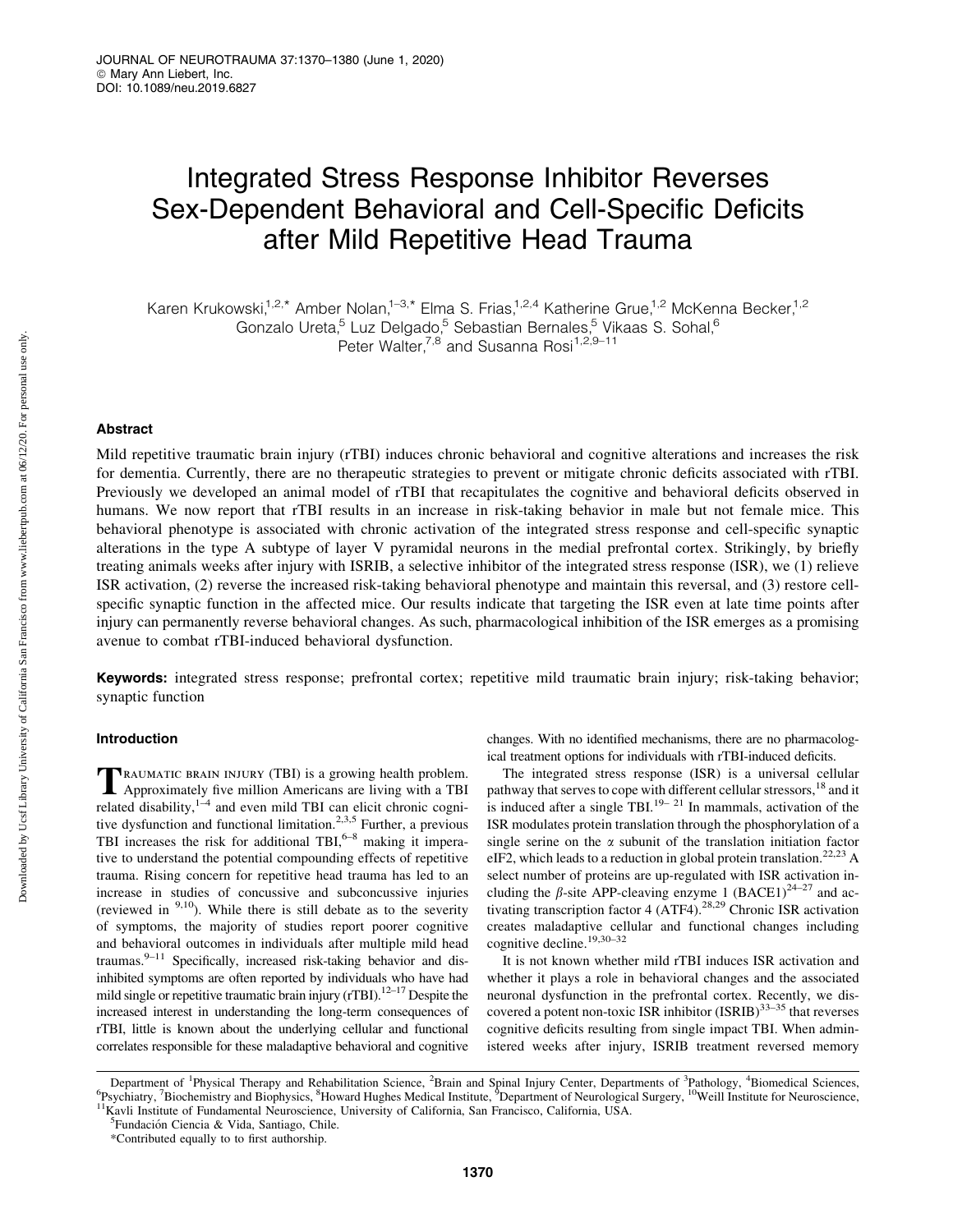deficits in two distinct focal and diffuse TBI rodent models<sup>19</sup> Further, ISRIB reversed trauma-induced suppression in hippocampal long-term potentiation. These findings lay the foundation for targeting the ISR for reversal of trauma-induced behavioral changes in the prefrontal cortex.

Recently we developed a pre-clinical rodent model to investigate cognitive and behavioral outcomes associated with rTBI.<sup>36</sup> In this model, animals receive a mild impact to the head daily for five days. When we investigated behavioral (risk-taking and social behaviors) and cognitive performance (episodic and working memory), we found behavioral impairments in animals that received five mild impacts. This is in line with other studies of rTBI in rodent models<sup>38,39</sup> and corresponds with patient reported outcomes after rTBI.12–15 Our previous studies did not measure significant changes in the intrinsic excitability of layer V (L5) pyramidal neurons in the medial prefrontal cortex (mPFC), a brain region vital for integration of these complex behaviors.<sup>41,43</sup>

In the current study, we evaluate excitatory synaptic input in L5 pyramidal neurons and explicitly assess function by neuronal subtype, because divergent patterns of synaptic input have been reported in L5 pyramidal neuron subtypes.<sup>41</sup> Specifically, we analyze the two subtypes of L5 pyramidal neurons that project subcortically (''type A'') or callosally to other cortical locations (''type B'').<sup>41</sup> Finally, we investigate whether ISR activation plays a role in these deficits and whether ISRIB treatment can reverse behavioral and cellular changes associated with rTBI.

#### Methods

### Animals

All experiments were conducted in accordance with National Institutes of Health (NIH) Guide for the Care and Use of Laboratory Animals and approved by the Institutional Animal Care and Use Committee of the University of California, San Francisco (AN170302). Male and female C57B6/J wild-type mice were received from Jackson Laboratories. Male animals were 8–10 weeks of age at the time of surgeries. Female animals were 10 weeks of age at the time of surgery to ensure full sexual maturity. Animal shipments were received at least one week before the start of experimentation to allow animals to habituate to the new surroundings. Mice were group housed in environmentally controlled conditions with a reverse light cycle (12:12 h light: dark cycle at  $21 \pm 1^{\circ}$ C;  $\sim$  50% humidity) and provided food and water *ad libitum*.

#### Surgical procedure

All animals were assigned randomly to either TBI or sham surgery groups. Animals were anesthetized and maintained at 2– 2.5% isoflurane.

#### Sham with sutures

Sham with sutures was performed as previously described  $37$ . Briefly, animals were secured to a stereotaxic frame with nontraumatic ear bars. A midline incision was made to expose the skull and the scalp was sutured.

#### Sham with no sutures

Sham without sutures was performed as described previously.<sup>36</sup>

#### Repetitive mild TBI

The rTBI animals underwent multiple mild closed head injuries using the CHIMERA (Closed-Head Impact Model of Engineered Rotational Acceleration) device as reported previously.<sup>36,38,39</sup> Briefly, mice were placed supine into an angled holding platform to ensure the head was level with the piston target hole and that the impact was centered at the midline dorsal convexity of the skull, targeting bregma. A nose cone delivering isoflurane was removed just before impact. The impact was administered with a velocity range of  $\sim$  3.9–4.5 m/sec, resulting in an impact energy of 0.5 J from the 5 mm, 50 g piston. The rTBI animals received an injury once per day for five days with  $\sim$  24 h interval in between impacts.

## Focal TBI

Controlled cortical impact (CCI) surgery was performed as described previously.<sup>19,37,40</sup> Briefly, animals were secured to a stereotaxic frame with non-traumatic ear bars. A midline incision was made to expose the skull followed by a  $\sim$ 3.5-mm diameter craniectomy, a removal of part of the skull, using an electric microdrill. The coordinates of the craniectomy were: anteroposterior, -2.00 mm and mediolateral, +2.00 mm with respect to bregma. Any animal that experienced excessive bleeding because of disruption of the dura was removed from the study.

After the craniectomy, the contusion was induced using a 3-mm convex tip attached to an electromagnetic impactor (Leica). The contusion depth was set to 0.95 mm from dura with a velocity of 4.0 m/sec sustained for 300 msec. After impact, the scalp was sutured. These injury parameters were chosen to target, but not penetrate, the hippocampus.

#### Concussive TBI

Closed head injury (CHI) surgery was performed as described previously.19 Briefly, animals were secured to a stereotaxic frame with non-traumatic ear bars, and the head of the animal was supported with foam before injury. Contusion was induced using a 5 mm convex tip attached to an electromagnetic impactor (Leica) at the following coordinates: anteroposterior,  $-1.50$  mm and mediolateral, 0 mm with respect to bregma. The contusion was produced with an impact depth of 1 mm from the surface of the skull with a velocity of 5.0 m/sec sustained for 300 msec. Any animals that had a fractured skull after injury were excluded from the study. After impact, the scalp was sutured.

The approximate isoflurane exposure for each procedure is as follows:  $\sim$  20–25 min for CCI and CHI,  $\sim$  15–25 min for rTBI (3–5 min per exposure and five exposures total),  $\sim$  20 min for sham with sutures,  $\sim$  15–25 min for sham without sutures (3–5 min per exposure and five exposures total). After all surgeries, the animal recovered in an incubation chamber set to 37°C. Animals were returned to their home cage after showing normal walking and grooming behavior. All animals fully recovered from the surgical procedures as exhibited by normal behavior and weight maintenance monitored throughout the duration of the experiments.

#### Drug administration

The ISRIB solution was made by dissolving 5 mg ISRIB in 1 mL dimethyl sulfoxide (DMSO) (PanReac AppliChem, 191954.1611). The solution was heated gently in a  $40^{\circ}$ C water bath and vortexed every 30 sec until the solution became clear. Next, 1 mL of Tween 80 (Sigma Aldrich, P8074) was added, solution was heated gently in a 40°C water bath and vortexed every 30 sec until the solution became clear. Next, 10 mL of polyethylene glycol 400 (PEG400) (PanReac AppliChem, 142436.1611) solution was added, heated gently in a 40°C water bath and vortexed every 30 sec until the solution became clear. Finally, 36.5 mL of 5% dextrose (Hospira, RL-3040) was added. The solution was kept at room temperature throughout the experiment. Each solution was used for injections up to 7 days maximum. The vehicle solution consisted of the same chemical composition and concentration (DMSO, Tween 80, PEG400, and 5% dextrose).

Stock ISRIB solution was at 0.1 mg/mL, but injections were at 2.5 mg/kg. We reported previously that a dose of 2.5 mg/kg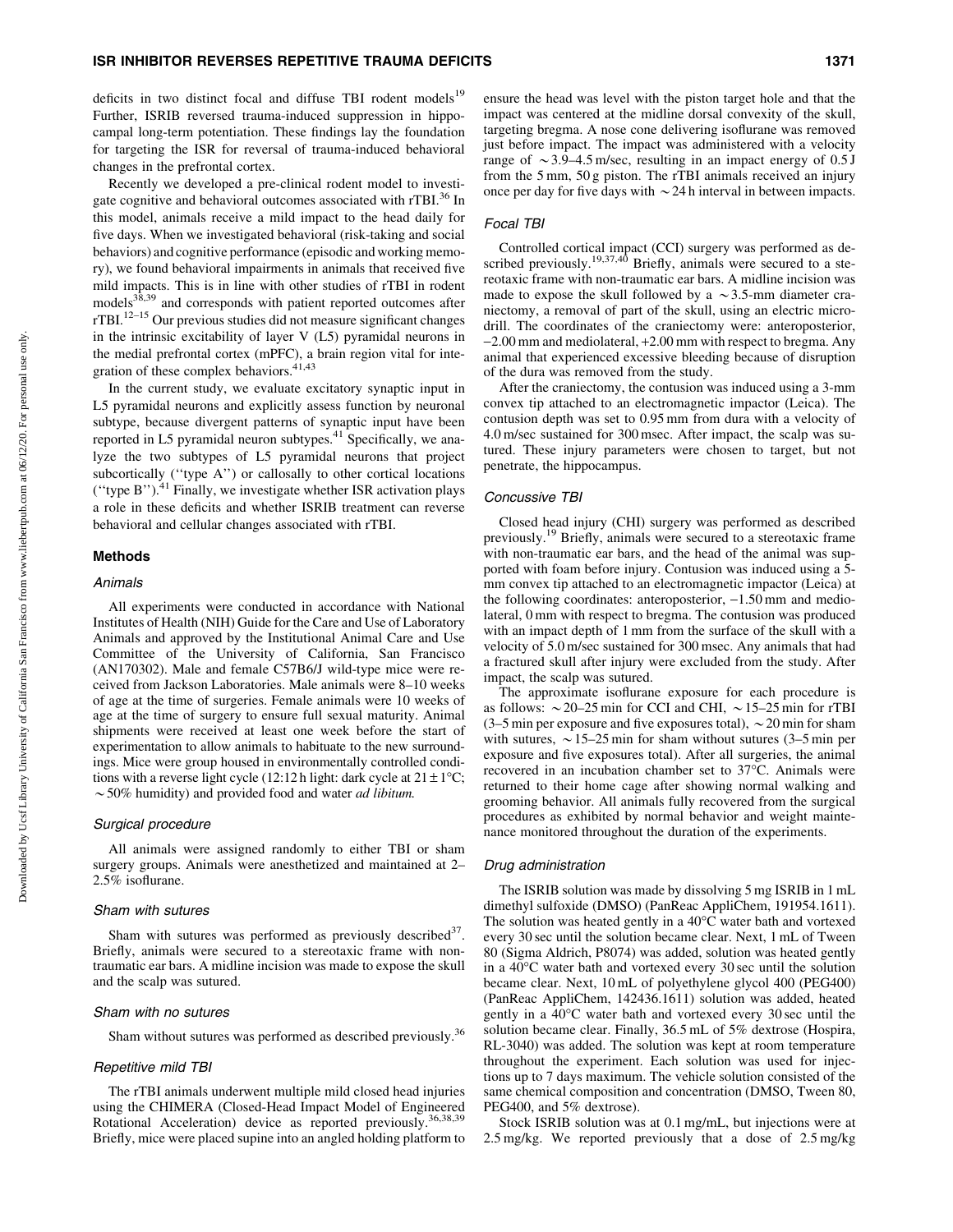reversed trauma-induced cognitive decline<sup>19</sup> and improved memory function in healthy animals.<sup>33</sup> In addition, we identified that a minimal dosing paradigm  $(3-4$  treatments) was sufficient for learning and memory rescue.<sup>19</sup>

#### Risk-taking behavioral test

For all behavioral assays, the experimenters were blinded to surgery and drug intervention. Before behavioral analysis, animals were inspected for gross motor impairments. Animals were inspected for suture healing, whisker loss, limb immobility (including grip strength), and eye occlusions. If animals displayed *any* of these impairments, they were eliminated from the study. Behavioral tests were recorded and scored using a video tracking and analysis setup (Ethovision XT 8.5, Noldus Information Technology). If tracking was unsuccessful, videos were scored by two individuals blinded to surgery and treatment group.

Risk-taking behavioral phenotype was evaluated using the Elevated Plus Maze (EPM) between  $21-31$  days ( $\sim$  one month) post-injury (counted from the day of the first injury) as described previously.36 The EPM consists of two exposed, open arms (35 cm) opposite each other and two enclosed arms (30.5 cm) also across from each other. The four arms are attached to a center platform (4.5 cm square), and the entire maze is elevated 40 cm off the floor. Bright white lights illuminated both ends of the open arm. Mice were placed individually onto the center of the maze and allowed to explore the maze for 5 min, and their activity was recorded. The maze was cleaned with 70% ethanol between animals. Risk-taking behavior was measured by changes in time spent in the open arms + center.

No difference in time spent exploring the open arms was observed when comparing the sham animals  $\pm$  sutures and animals  $\pm$ vehicle injections (Supplementary Table 1); therefore, sham groups were combined for analysis. No differences in time spent exploring the open arms were observed when comparing the  $rTBI \pm$  vehicle injections (Supplementary Table 2); thus, rTBI groups were combined for analysis. Finally, no differences were observed when comparing animals that were exposed to the EPM once or twice (with three months in between exposures, Supplementary Table 3).

## Western blot analysis

At the end of the behavioral test, animals were sacrificed, and the hemibrains were extracted and snap frozen on dry ice and then stored at -80°C. Hemibrains were used for protein analysis because preliminary analysis found insufficient protein amounts (ATF4, BACE-1) in isolated brain regions. The frozen samples were then homogenized with a T 10 basic ULTRA-TURRAX (IKa) in icecold buffer lysis (Cell Signaling 9803) and protease and phosphatase inhibitors (Roche). Lysates were sonicated for 3 min and centrifuged at  $13,000$  rpm for 20 min at  $4^{\circ}$ C.

Protein concentration in supernatants was determined using BCA Protein Assay Kit (Pierce). Equal amount of proteins  $(30 \mu g)$ was loaded on SDS-PAGE gels. Proteins were transferred onto  $0.2 \mu$ m PVDF membranes (BioRad) and probed with primary antibodies diluted in Tris-buffered saline supplemented with 0.1% Tween 20 and 3% bovine serum albumin.

Phospho-eIF2a (Cell Signaling), eIF2a (Cell Signaling, Danvers, MA), BACE-1 (Cell Signaling), ATF4 (Abcam), and  $\beta$ -actin (Sigma-Aldrich) antibodies were used as primary antibodies. The horseradish peroxidase (HRP)-conjugated secondary antibodies (Rockland) were employed to detect immune-reactive bands using enhanced chemiluminescence (ECL Western Blotting Substrate, Pierce) according to the manufacturer's instructions. Quantification of protein bands was performed by densitometry using ImageJ software.

Phospho-eIF2 $\alpha$  was normalized to total eIF2 protein levels. The ATF4 and BACE-1 levels were normalized to  $\beta$ -actin expression, and fold change is calculated as the levels relative to the expression in sham + vehicle-treated derived samples.

## Electrophysiology

Coronal brain slices  $(250 \mu m)$  including the mPFC were prepared from mice that underwent rTBI or a sham procedure, 35–60 days prior, as well as mice that underwent rTBI and received an ISRIB injection at  $\sim$  30 days post-injury. To conserve mice, a sham group that received an ISRIB injection was not included, because there was no difference in EPM behavior at 1 month after injury between sham mice alone compared with sham + ISRIB mice.

Mice were anesthetized with Euthasol (0.1 mL/25 g, Virbac, Fort Worth, TX, NDC-051311-050-01), and transcardially perfused with an ice-cold sucrose solution containing (in mM): 210 sucrose,  $1.25 \text{ NaH}_2\text{PO}_4$ ,  $25 \text{ NaHCO}_3$ ,  $2.5 \text{ KCl}$ ,  $0.5 \text{ CaCl}_2$ ,  $7 \text{ MgCl}_2$ ,  $7$ dextrose, 1.3 ascorbic acid, 3 sodium pyruvate (bubbled with 95%  $O_2$ –5% CO<sub>2</sub>, pH ~7.4) (see Supplementary Table 4 for reagent information). Mice were then decapitated, and the brain was isolated in the same sucrose solution and cut on a slicing vibratome (Leica, VT1200S, Leica Microsystems, Wetzlar, Germany). Slices were incubated in a holding solution (composed of (in mM) 125 NaCl, 2.5 KCl, 1.25 NaH<sub>2</sub>PO<sub>4</sub>, 25 NaHCO<sub>3</sub>, 2 CaCl<sub>2</sub>, 2 MgCl<sub>2</sub>, 10 dextrose, 1.3 ascorbic acid, 3 sodium pyruvate, bubbled with 95%  $O_2$ –5% CO<sub>2</sub>, pH ~7.4) at 36°C for 30 min and then at room temperature for at least 30 min until recording.

Whole cell recordings were obtained from these slices in a submersion chamber with a heated  $(32-34^{\circ}C)$  artificial cerebrospinal fluid (aCSF) containing (in mM): 125 NaCl, 3 KCl, 1.25  $NaH<sub>2</sub>PO<sub>4</sub>$ , 25 NaHCO<sub>3</sub>, 2 CaCl<sub>2</sub>, 1 MgCl<sub>2</sub>, 10 dextrose (bubbled with 95% O<sub>2</sub>/5% CO<sub>2</sub>, pH ~7.4). Patch pipettes (3–6M $\Omega$ ) were manufactured from filamented borosilicate glass capillaries (Sutter Instruments, Novato, CA, BF100-58-10) and filled with an intracellular solution containing (in mM): 135 KGluconate, 5 KCl, 10 HEPES, 4 NaCl, 4 MgATP, 0.3 Na3GTP, 7 2K-phosphcreatine, and 1–2% biocytin. Layer V pyramidal neurons were identified using infrared microscopy with a  $40 \times$  water-immersion objective (Olympus, Burlingame, CA).

Recordings were made using a Multiclamp 700B (Molecular Devices, San Jose, CA) amplifier, which was connected to the computer with a Digidata 1440A ADC (Molecular Devices, San Jose, CA), and recorded at a sampling rate of 20 kHz with pClamp software (Molecular Devices). We did not correct for the junction potential, but access resistance and pipette capacitance were appropriately compensated before each recording.

The passive membrane and active action potential (AP) spiking characteristics were assessed by injection of a series of hyperpolarizing and depolarizing current steps with a duration of 250 msec from -250 pA to 700 pA (in increments of 50 pA). The resting membrane potential was the measured voltage of the cell 5 min after obtaining whole cell configuration without current injection; this value thus represents the resting potential of the cell after internal dialysis with the intracellular solution reported above. A holding current was then applied to maintain the neuron at  $\sim$ -67 mV before/after current injections. The membrane resistance was determined from the steady-state voltage reached during the -50 pA current injection. The time constant was the time required to reach 63% of the maximum change in voltage for the -50 pA current injection.

The AP parameters including the half width, threshold, amplitude, and spike afterhyperpolarization (AHP) were measured from the current injection that was 100 pA above the first current injection that elicited spiking. The AP times were detected by recording the time at which the positive slope of the membrane potential crossed 0 mV. From the AP times, the instantaneous frequency for each AP was determined (1/inter spike interval). The AP rate as a function of current injection was examined by plotting the first instantaneous AP frequency versus current injection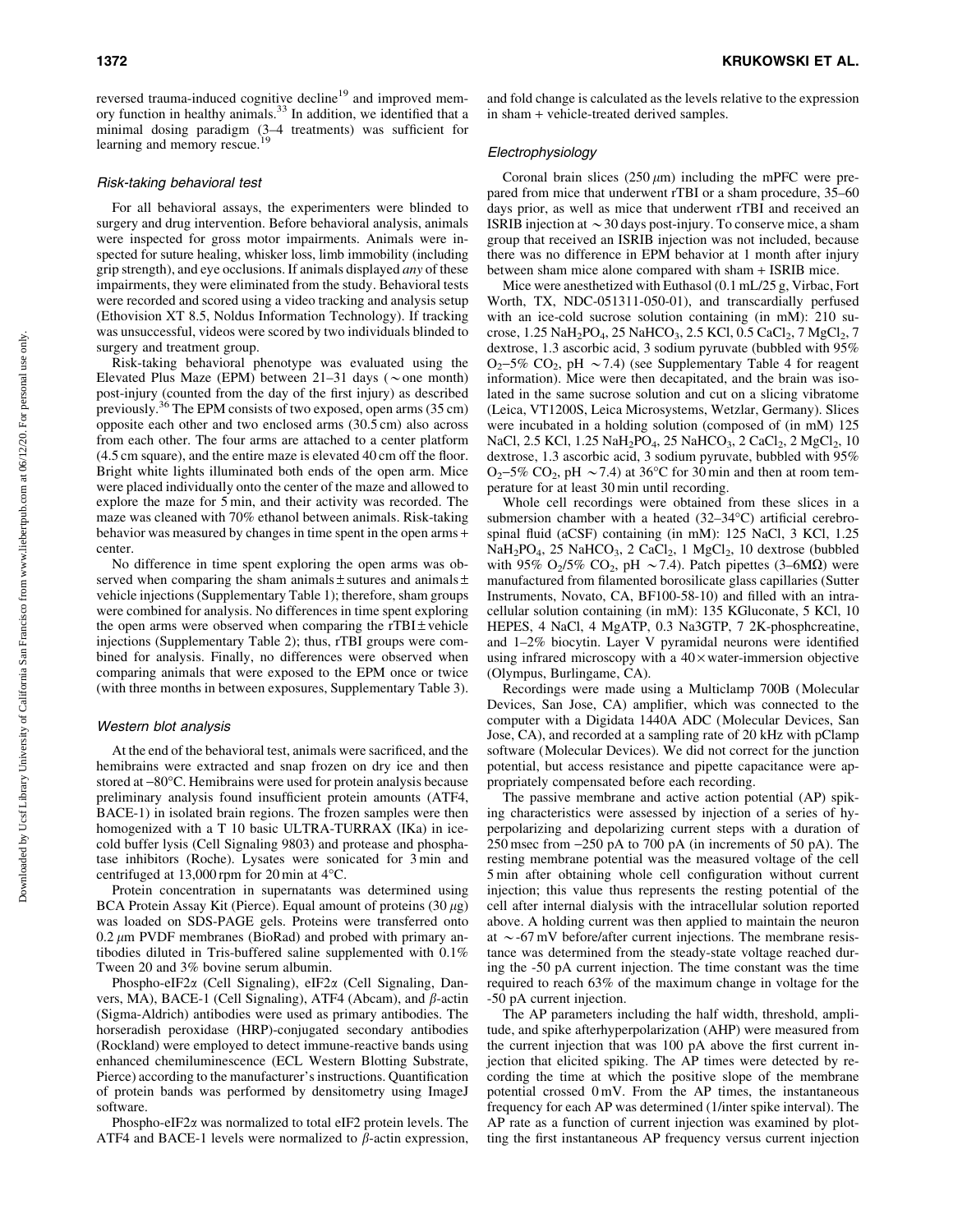amplitude. The F/I slope was then determined from the best linear fit of the positive values of this plot.

The AP or spike threshold was defined as the voltage at which the third derivative of V  $(d^3V/dt)$  was maximal just before the AP peak. The AP amplitude was calculated by measuring the voltage difference between the peak voltage of the AP and the spike threshold. The half width of the AP was determined as the duration of the AP at half the amplitude. The spike AHP was the voltage difference between the AP threshold and the minimum voltage before the next AP. The rising and falling slopes of the AP were the maximum of the first derivative of V between the threshold to the peak amplitude, and the peak amplitude to the minimum voltage before the next AP, respectively. The adaptation index of each cell was the ratio of the last over the first instantaneous firing frequency, calculated at 250 pA above the current step that first elicited spiking.

Subthreshold properties indicative of the degree of  $I_H$  current were assessed with two parameters: (1) the voltage sag—defined as the change in voltage between the maximum hyperpolarization and the steady state potential for the  $-200$  pA current injection; (2) the rebound afterdepolarization (ADP)—defined as the change in voltage between the maximum depolarization and the steady state potential achieved immediately after ending the -200 pA current injection. Finally, the rebound AHP was measured as the change in voltage between the maximum hyperpolarization and the steady state potential achieved immediately after ending the +250 pA current injection. The sum of these three variables was used as described previously to categorize pyramidal neurons as type A  $(> 6.5 \text{ mv})$  or type B  $(< 6.5 \text{ mV})^{41}$ .

To measure the spontaneous excitatory post-synaptic currents (sEPSCs), cells were recorded in voltage clamp at a holding potential of -75 mV for 4 min, a holding potential that should have little inhibitory component given the reversal potential of chloride with these solutions. Analysis of sEPSCs was performed using a template matching algorithm in ClampFit 10.7 (Molecular Devices, San Jose, CA). The template was created using recordings from multiple pyramidal cells and included several hundred synaptic events.

Access resistance (Ra) was monitored during recordings, and recordings were terminated if Ra exceeded 30 megaohms. Only stable recordings (< 50 pA baseline change) with a low baseline noise (< 8 pA root mean square) were included. The first 250 synaptic events or all the events measured in the 4 min interval from each cell were included for analysis. The median frequency and amplitude for these events was calculated for each cell to compare between groups.

#### Statistical analysis

All data were analyzed with GraphPad Prism 8 statistical software. Statistical significance between groups for most variables was determined using a two-tailed  $t$  test, one-way analysis of variance (ANOVA), or two-way ANOVA. If data were outside of the normal distribution as indicated by an alpha <0.01 for both D'Agostino-Pearson omnibus and Shapiro-Wilk tests, a nonparametric test was used—specifically, a Kruskal-Wallis test was used for the electrophysiology parameters. The firing responses to increasing current injections were analyzed as a repeated measures two-way ANOVA. The  $p$  values below 0.05 were considered significant.

#### Results

## Repetitive mild TBI increases risk-taking behaviors in male but not female cohorts

We reported previously that five mild rTBI resulted in increased risk-taking behaviors in male rodents.<sup>36</sup> Here we wanted to determine whether the changes in risk-taking behavior measured after rTBI are also observed after other commonly used single injury models and whether female mice are impaired equally. We compared traumainduced behavioral deficits between: (1) five  $rTBLs<sup>36</sup>$  (2) a single mild concussive closed head injury  $\text{(CHI)}$ ,<sup>19</sup> (3) a moderate, focal injury model—CCI,<sup>19,37,40</sup> and (4) sham surgery in male and female mice.

We evaluated changes in risk-taking behavior approximately one-month post-injury with the EPM testing paradigm (Fig. 1A). In the EPM, animals are positioned in the center of a four-arm arena and allowed to freely explore the maze composed of two dark arms and two brightly illuminated arms for 5 min. Healthy rodents explore all the arms but spend the majority of time in the closed arms.<sup>42</sup> Increased time spent exploring the open arms denotes increased risk-taking behavior. When comparing different trauma models, we found that only male mice that received rTBI spent significantly more time in the open arms compared with sham control animals (Fig. 1B).

None of the injury models evaluated impacted risk-taking behavior in the female cohorts (Fig. 1C). When comparing male and female rTBI mice, we measured a significant sex-dependent injury effect; further, we did not observe differences in the time spent in the open arms when comparing male and female sham animals. These results demonstrate that rTBI results in increased risk-taking behavior in male but not in female mice. Because no deficits were observed in female mice, we focused on rTBI-induced cellular changes in male mice.

## ISR is activated at one month after rTBI

Aberrant activation of the ISR has been measured acutely and chronically in different models of TBI.<sup>19–21</sup> We investigated whether mild rTBI induces chronic activation of the ISR by quantifying peIF2 $\alpha$ , ATF4, and BACE-1 levels in hemibrain lysates  $\sim$  one month post-injury (Supplementary Fig. 1). When investigating the impact of rTBI and ISRIB on p-eIF2a protein expression, we measured a significant injury ( $p < 0.001$ ) and ISRIB effect ( $p < 0.01$ ) (Fig. 2A). Downstream modulators of ISR activation, ATF4 and BACE-1, were significantly increased when comparing sham and rTBI male mice (Fig. 2B,C). Importantly, ISRIB administration reversed rTBIinduced ISR activation and downstream modulators to levels comparable to sham animals (Fig. 2). These data indicate that rTBI triggers a persistent activation of the ISR and that ISRIB can relieve this activation.

## ISRIB reverses rTBI-mediated increased risk-taking behavior

We demonstrated previously that ISR inhibition with the small molecule ISRIB can fully reverse trauma-induced hippocampaldependent learning and memory deficits.<sup>19</sup> Here, we investigated whether ISR inhibition can reverse the increased risk-taking behavior. Male mice received five mild head injuries or sham surgery. We then assessed risk-taking behavior one month post-injury with the EPM (Fig. 3A). The evening before EPM (day 30), animals received intraperitoneal injections of ISRIB (2.5 mg/kg) or vehicle (Fig. 3A). Quantification of the time spent in the open arms was indistinguishable when comparing rTBI + ISRIB and sham groups (Fig. 3B). Notably, a single injection of ISRIB was sufficient to reverse the rTBI-induced risk-taking phenotype.

Next, we investigated whether ISRIB could permanently reverse rTBI-induced risk-taking behavior. Animals received two additional doses of ISRIB, one immediately after EPM (day 31) and one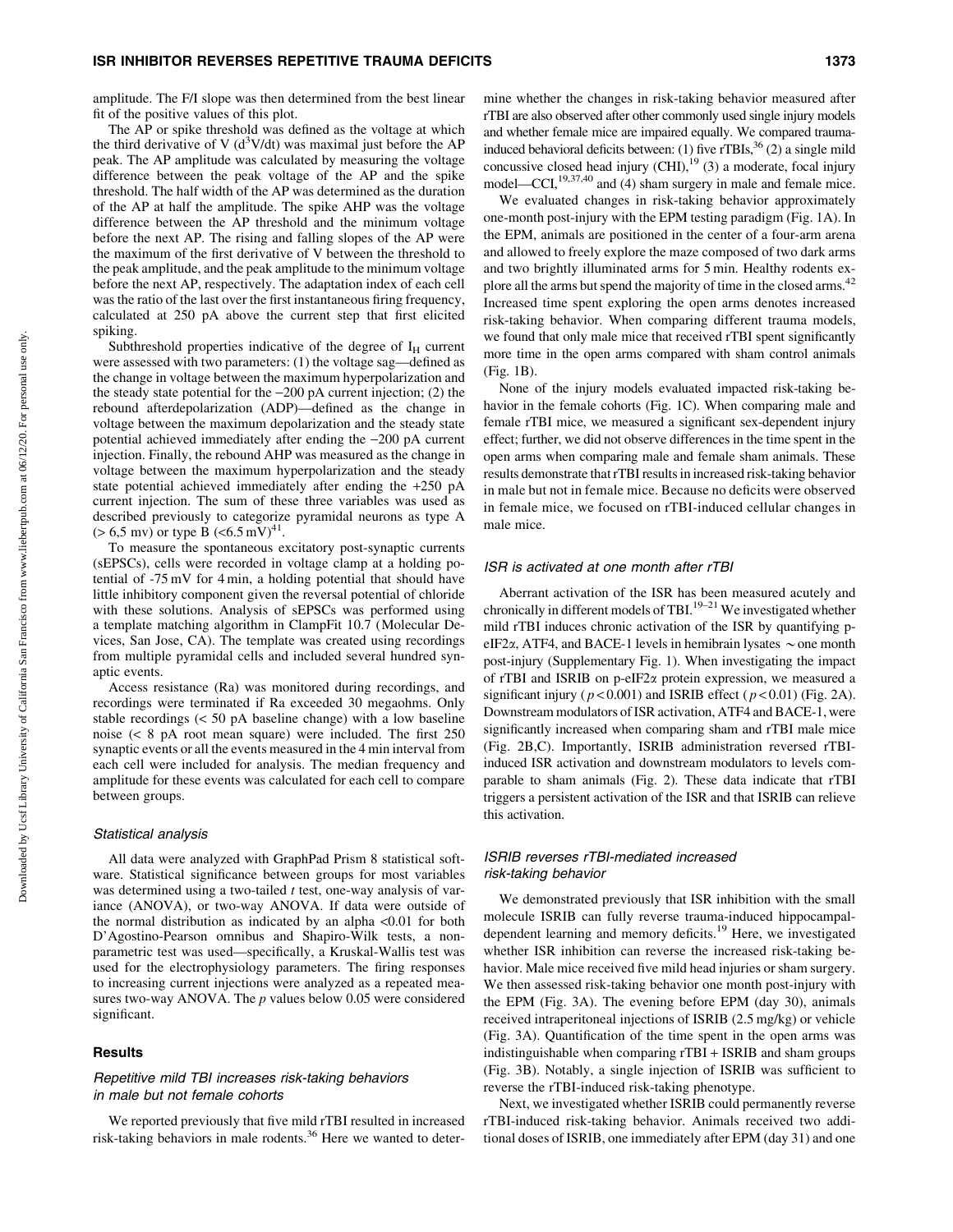

FIG. 1. Repetitive mild traumatic brain injury (rTBI) increases risk-taking behaviors in male but not female cohorts. Risk-taking behavior was measured in the elevated plus maze by increased time spent in the open arms (including center space). Comparison of three rodent trauma models found that risk-taking behavior was only measured after mild repetitive trauma in male cohorts. (A) Schematic of the elevated plus maze. (B) Male mice were exposed to either (1) mild rTBI, (2) mild concussive injury-closed head injury (CHI), (3) moderate focal injury-controlled cortical impact (CCI), or (4) sham surgery; risk-taking behavior was measured 30 days post-injury. Significant increases in time spent in the open arm were measured after rTBI. (C) Female mice were exposed to either (1) rTBI, (2) CHI, (3) CCI, or (4) sham surgery; risk-taking behavior was measured one month post-injury. No differences in risktaking behavior were measured between groups. Two-way analysis of variance measured significant injury ( $p < 0.001$ ), sex effects  $(p<0.001)$ , and interaction  $(p<0.001)$ . Tukey *post hoc* analysis revealed group differences. Individual animal scores represented in dots; lines depict group mean and standard error of the mean. Color image is available online.

the next day (day 32, Fig. 3A—three doses in total<sup>19</sup>). At  $\sim$  three months (100 days) post-injury, we measured risk-taking behavior. No additional doses of ISRIB were administered after the initial three injections (Fig. 3A). Once again,  $rTBI +$  vehicle animals displayed significant increases in time spent in the open arms of the EPM (Fig. 3C). Importantly, the three ISRIB injections administered  $\sim$  70 days prior reversed long-term rTBI-induced risk-taking behavior (Fig. 3C). The ISRIB administration also reduced time spent in the open arms in sham animals. These data demonstrate that a pulse administration of ISRIB, one month after injury, can completely reverse the long-lasting risk-taking behavior phenotype after rTBI.

# ISRIB treatment restores cell-specific vulnerability in type A layer V pyramidal neurons of the mPFC after rTBI

The mPFC is a brain region implicated in complex behaviors, including contextual response and risk-taking behavior.<sup>43</sup> To investigate the neurophysiological correlates of risk-taking behavior after rTBI and ISRIB treatment, we evaluated the intrinsic and synaptic properties of layer V pyramidal neurons in the mPFC, the primary output of the microcircuit. Layer V pyramidal neurons include at least two subtypes, denoted type A and type B, characterized by their morphology, intrinsic ion channel composition, and



FIG. 2. Integrated stress response (ISR) activation one month after repetitive mild traumatic brain injury (rTBI.) The impact of rTBI on ISR activation was investigated by Western blot analysis of hemibrain lysates. (A) Mild rTBI induced increases in p-eIF2a protein levels one month post-injury. The p-eIF2a protein levels normalized to total eIF2a and standardized to sham vehicle group. Two-way analysis of variance (ANOVA) revealed a significant injury ( $p < 0.001$ ), and ISR inhibitor (ISRIB) effect ( $p < 0.01$ ). The rTBI significantly increased (B) ATF4 and (C) BACE-1 protein levels. The ISRIB treatment reversed rTBI-induced increases. (B) Two-way ANOVA revealed a significant injury ( $p < 0.001$ ), ISRIB ( $p < 0.001$ ) and ISRIB x injury effect ( $p < 0.001$ ). Tukey post hoc analysis revealed differences between groups. (C) Two-way ANOVA revealed a significant injury ( $p$  < 0.05) and ISRIB x injury effect ( $p$  < 0.01). Tukey post hoc analysis revealed differences between groups. Individual animal scores represented in dots; lines depict group mean and standard error of the mean. Color image is available online.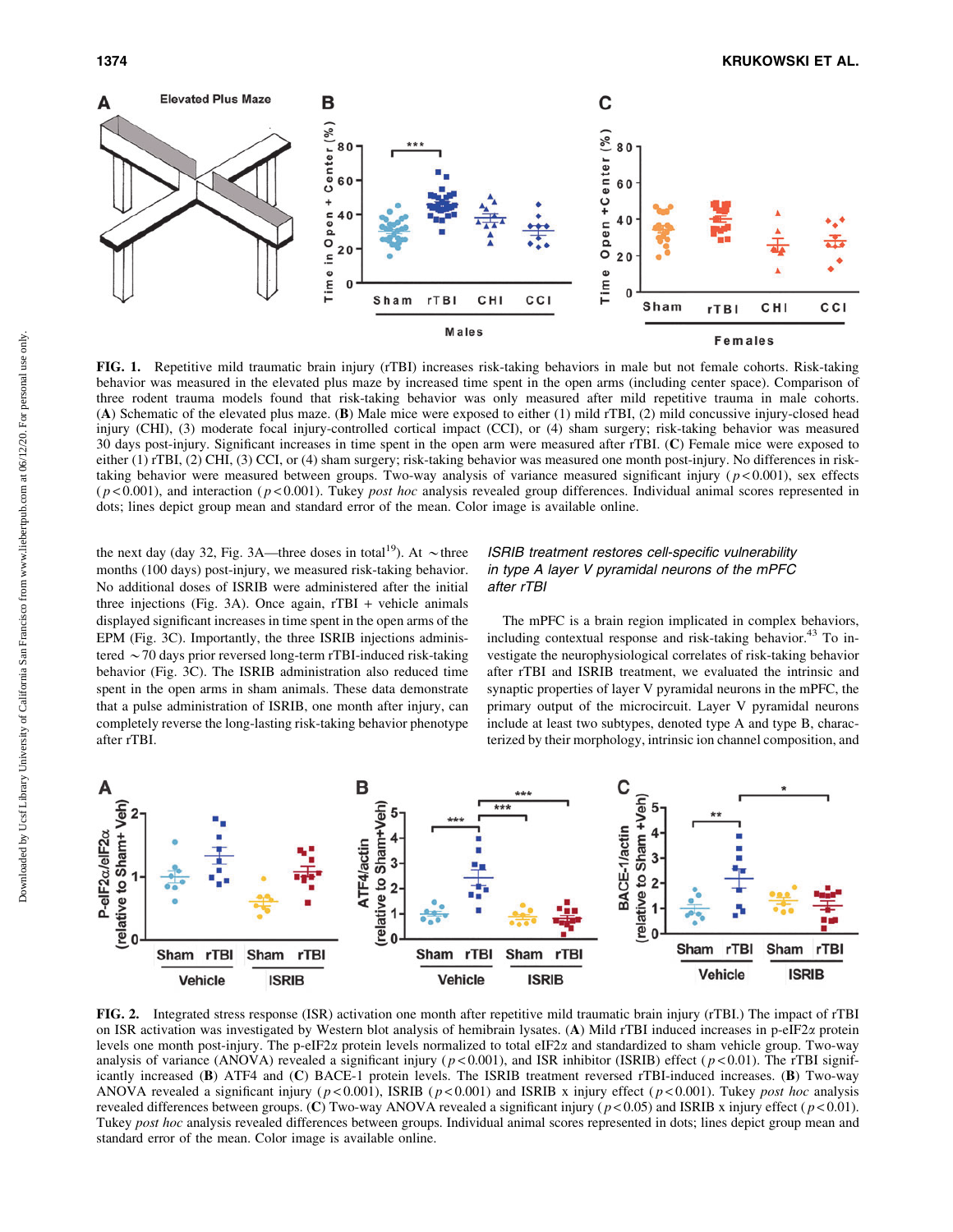

FIG. 3. Small molecule integrated stress response inhibitor, ISRIB, reverses repetitive traumatic brain injury (rTBI) mediated risktaking behavior. (A) Experimental Design. Elevated Plus maze was performed at  $\sim$  31 and 100 days post-injury (dpi). The ISRIB (2.5 mg/kg intraperitoneal) was administered on days 30, 31, and 32 dpi. (B) A single ISRIB dose (2.5 mg/kg intraperitoneal) reversed trauma-induced risk-taking behavior at one month post-surgery. Two-way analysis of variance (ANOVA) measures significant injury  $(p < 0.001)$ , ISRIB ( $p < 0.05$ ), and ISRIB x injury effect ( $p < 0.001$ ). Tukey post hoc analysis revealed differences between groups. (C) Permanent changes in risk-taking behavior were observed at  $\sim$  3 months (100 days) post-injury. Three injections of ISRIB (70 days) prior) completely reversed trauma-induced behavioral changes. Two-way ANOVA measures significant injury ( $p$  < 0.001) and ISRIB  $(p<0.001)$  effect. Tukey *post hoc* analysis revealed differences between groups. Individual animal scores represented in dots; lines depict group mean and standard error of the mean. Color image is available online.

axonal projections to primarily subcortical or other cortical regions, respectively<sup>41</sup> (Fig. 4A, 5A).

We distinguished these layer V neuronal subtypes by their electrophysiological properties (with prominence of the  $I_h$ -induced parameters in type A neurons including the sag and rebound in response to hyperpolarization, as well as the afterhyperpolarization after depolarization), as reported previously.<sup>41</sup> We detected no effect of trauma on the intrinsic excitability of either type A or type B neurons, similar to our previous results that grouped layer V neurons together $36$  (Supplementary Fig. 2 and 3, Supplementary Tables 5 and 6).

Conversely, we found a cell-specific change in synaptic input after rTBI. Specifically, type A neurons demonstrated a significant increase in the frequency of spontaneous excitatory synaptic currents (sEPSC) after rTBI (Fig. 4B,C) without changes in the amplitude of sEPSCs (Fig. 4B,D). Strikingly, a single treatment with ISRIB  $\sim$  one month after rTBI reversed this synaptic hyperexcitability, decreasing the frequency of synaptic input to sham levels (Fig. 4B,C). Excitatory synaptic frequency and amplitude did not change after rTBI or with ISRIB treatment in type B neurons (Fig. 5).

# Discussion

An estimated three million TBIs are reported annually in the United States. Of the reported cases, 70-90% are considered mild $44$  and in anywhere from 10-40% of these individuals. longterm behavioral and cognitive impairments will develop.<sup>45–47</sup>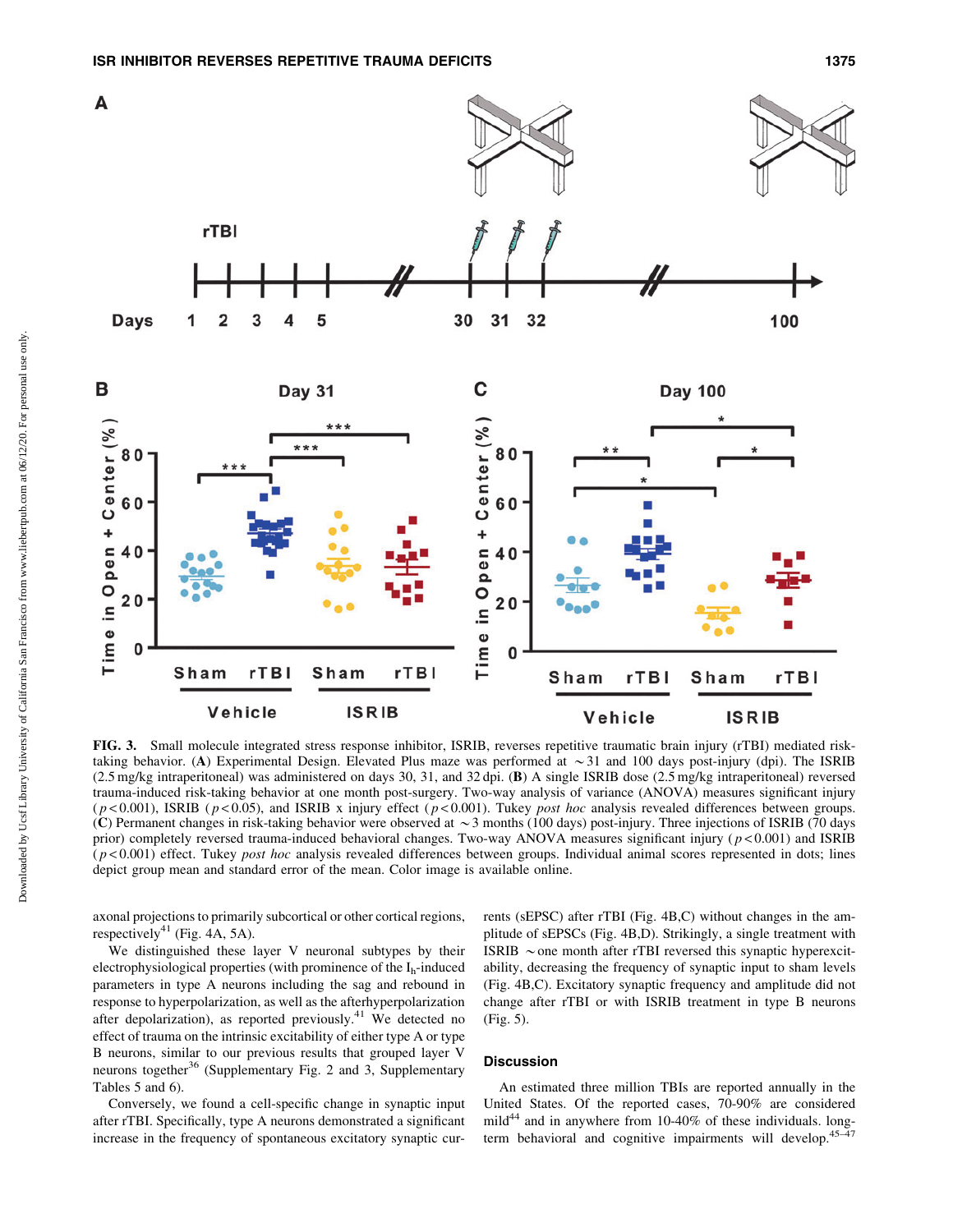

FIG. 4. Cell-specific vulnerability to mild repetitive traumatic brain injury (rTBI) is observed in the prefrontal cortex with an increase in the frequency of synaptic input in type A layer V pyramidal neurons that is restored after integrated stress response inhibitor (ISRIB) treatment. (A) Depiction of layer V pyramidal neurons indicating type A being recorded along with representative image of a filled type A pyramidal neuron overlaying image of patch pipette in the medial prefrontal cortex (mPFC). (B) Representative whole cell voltageclamp recordings showing spontaneous excitatory post-synaptic currents (sEPSC) from layer V type A pyramidal neurons from sham mice (light blue), rTBI mice (dark blue), and rTBI mice treated with ISRIB (red). (C) The sEPSC frequency is increased in the rTBI neurons compared with both sham and rTBI+ISRIB groups ( $p = 0.028$  for group effect; Kruskal-Wallis test, \*p < 0.05 for post hoc tests controlling for false discovery rate). (D) The sEPSC amplitude is not significantly different between groups ( $p = 0.469$  for group effect; Kruskal-Wallis test). The median frequency or amplitude for each neuron is represented with a symbol; solid lines indicate the median  $\pm$ 95% confidence interval (n=24, 19, 18 sham, rTBI, rTBI+ISRIB neurons, respectively, from 11 (sham), 7 (rTBI), and 9 (rTBI+ISRIB) animals/group with 1–4 neurons recorded per animal). Color image is available online.

Often deficits may not initially be observed after a single TBI; however, additional head injuries can have cumulating effects including both increased susceptibility to future injury as well as behavioral and cognitive deficits.<sup>6–8</sup> There are no clinically available therapeutics to treat or even ameliorate the devastating effects of mild rTBI. In this study, we found that male mice that received a mild TBI daily for five days (five total) displayed increased risktaking behavior measured one and three months later. This behavior was specific to both type of trauma and sex of the animal. We detected no increase in risk-taking behavior in male mice exposed to other trauma models including a single focal injury and a single concussive injury without rotational acceleration. Further, female mice exposed to an identical rTBI paradigm did not display increased risk-taking behavior. This persistent behavioral phenotype corroborates the long-term maladaptive behavioral effects of rTBI also observed in humans. At the cellular and functional level, we found that the risk-taking behavior was associated with increased activation of the ISR and cell-specific synaptic alterations in the type A subtype of layer V pyramidal neurons of the mPFC. Importantly, targeting the ISR using the small molecule inhibitor ISRIB reversed rTBI-induced risk-taking behavior and the associated cell-specific deficits in synaptic function. Thus, we have identified for the first time the effectivity of ISRIB in reversing chronic behavioral deficits after rTBI along with cell-specific synaptic dysfunction in the mPFC.

In the general population, men are 40% more likely to have a TBI.48,49 Studies of female athletes, however, have found that women have more concussions than men when playing the same sport,<sup>50</sup> making understanding of sex-dimorphic injury responses critical for a comprehensive appreciation of rTBI pathology. Further, a recent review suggested that in  $\sim$ 93% of pre-clinical TBI studies, biological sex as a variable was ignored.<sup>51</sup> Here we identified a different behavioral response to rTBI (five midline impacts) in male and female mice. Whereas multiple mild traumas resulted in significant increased risk-taking behavior in male mice, this maladaptive behavioral response did not develop in female rodents. To our knowledge, this is the first study to investigate sexdimorphic responses at a chronic time point after repetitive TBI. Only one other group has investigated sex differences acutely after a unilateral rTBI (three total impacts)—in adolescent rats and measured increased anxiety-like behavior in both male and female rats.<sup>52,53</sup> The behavioral end-point, number of impacts, or placement of the impact could account for the differences in our readouts. Other studies of repetitive head injury replicated this increase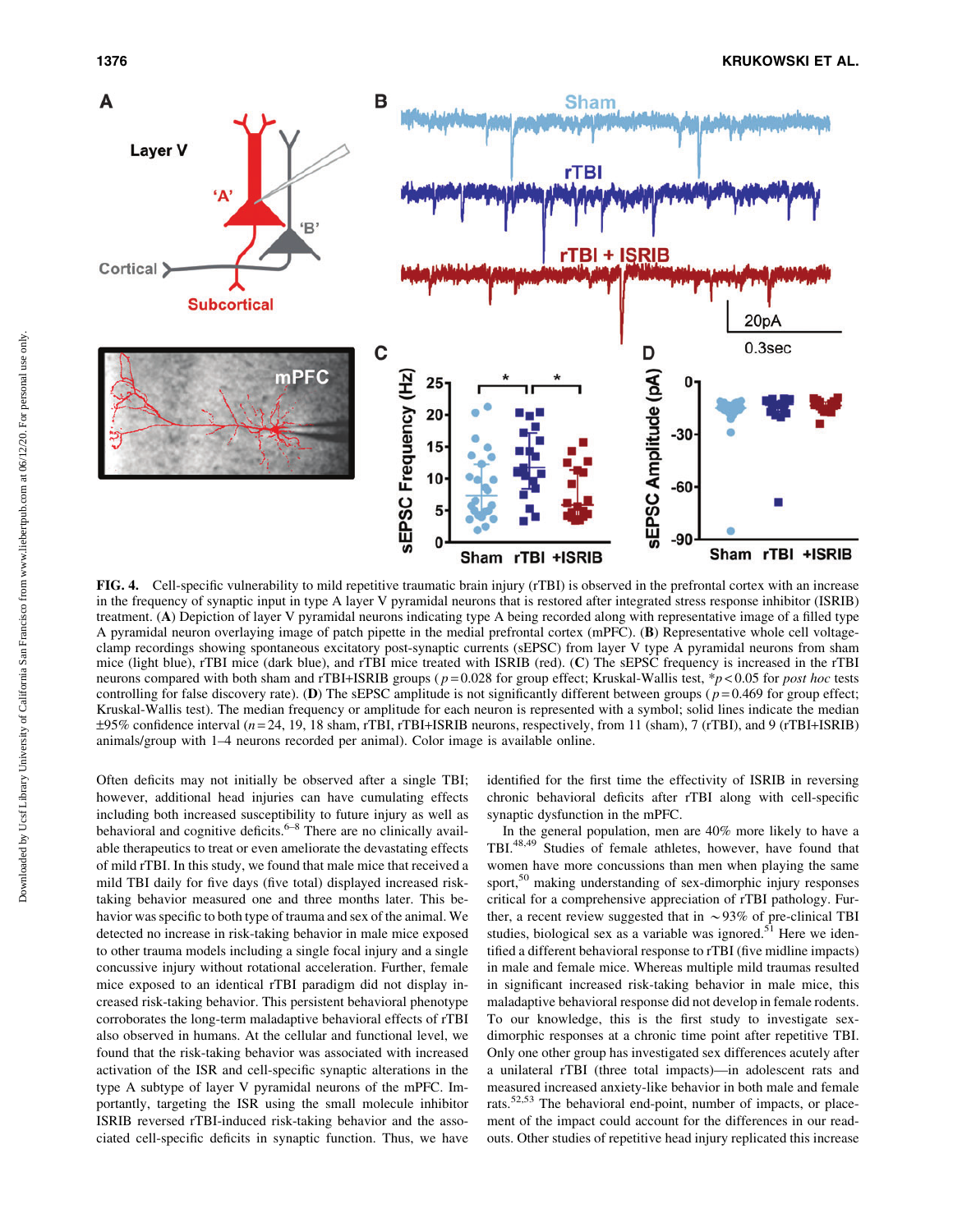

FIG. 5. Synaptic input in type B layer V pyramidal neurons in the prefrontal cortex is not affected by mild repetitive traumatic brain injury (rTBI) or integrated stress response inhibitor (ISRIB) treatment. (A) Depiction of layer V pyramidal neurons indicating type B being recorded along with representative image of a filled type B pyramidal neuron overlaying image of patch pipette in the medial prefrontal cortex (mPFC). (B) Representative whole cell voltage-clamp recordings showing spontaneous excitatory post-synaptic currents (sEPSC) from layer V type B pyramidal neurons from sham mice (light blue), rTBI mice (dark blue), and rTBI mice treated with ISRIB (red). (C) The sEPSC frequency is not significantly different between groups ( $p = 0.664$  for group effect; Kruskal-Wallis test). (D) The sEPSC amplitude is not significantly different between groups ( $p=0.401$  for group effect; Kruskal-Wallis test). The median frequency or amplitude for each neuron is represented with a symbol; solid lines indicate the median –95% confidence interval  $(n=12, 17, 15 \text{ sham}, \text{rTBI}, \text{rTBI+ISRIB neurons}, \text{respectively}, \text{from } 7 \text{ (sham)}, 5 \text{ (rTBI)}, \text{and } 8 \text{ (rTBI+ISRIB) animals/group with } 1-4 \text{ times}$ neurons recorded per animal). Color image is available online.

in risk-taking phenotype in male mice<sup>54-57</sup>; however, sex differences were not evaluated in these previous reports.

Young female athletes are reported to have increased rates of concussion and more neurological symptoms that last longer compared with male counterparts.<sup>58,59</sup> The frequency of global disability measured in females after work-related concussion, however, was lower when compared with male cohorts.<sup>58</sup> Importantly, superior executive function measured with the Wisconsin Card Sorting Test was identified in females compared with males with TBI after controlling for education, ethnicity, and injury severity.<sup>61</sup> These studies suggest that much more research is needed to identify factors affecting vulnerability or resilience to TBI, especially rTBI, in women.

Likewise, the physiology underlying the sex-dimorphic response to rTBI that we have identified here is unclear. The biophysics of injury to the mPFC might be different in female mice given their smaller head size. $62$  Notably, the volume of the mPFC exhibits sexual dimorphism in humans<sup>63</sup> and inhibitory neuronal subtypes show striking differences in composition by sex in some brain regions.<sup>64</sup> These differences might contribute to increased vulnerability to repetitive brain injury in male mice; however, the exact mechanism remains to be determined.

The ISR is a universal pathway that responds to a wide array of cellular stressors. The central regulatory step of the ISR is the

phosphorylation of the  $\alpha$ -subunit of eIF2.<sup>18,65–67</sup> Phosphorylation of eIF2 $\alpha$  leads to inhibition of general protein synthesis,<sup>22,23</sup> with translation of a few select proteins including ATF4<sup>28,29</sup> and BACE-1.24–27 Previously, our group and others have identified that both focal and diffuse head injuries induce phosphorylation of eIF2 $\alpha$  in the brain chronically after injury.<sup>19–21</sup> Brief interference with this pathway using the small-molecule inhibitor ISRIB at chronic time points completely rescued trauma-induced hippocampaldependent learning and memory deficits.<sup>19</sup> In this study, we demonstrated that rTBI results in chronic activation of the ISR, and ISRIB administration at  $\sim$  one month post-injury significantly reduced ATF4 and BACE-1 protein levels to those comparable to sham. Further, ISRIB treatment completely reversed rTBI-induced risk-taking behavior, and this rescue was longlasting. Interestingly, while ISRIB treatment had no effect in sham animals acutely after treatment, we measured a long-term effect in the elevated plus maze assay at the three month time point, similar to our previous reports that ISRIB treatment can improve performance in naïve and sham rodents.<sup>19,33-35</sup> Our previous studies have focused on hippocampal-dependent memory, but risk-taking behavior has been associated with PFC function.<sup>43,68</sup> Taken together, these studies suggest that ISR intervention strategies can restore and modify not only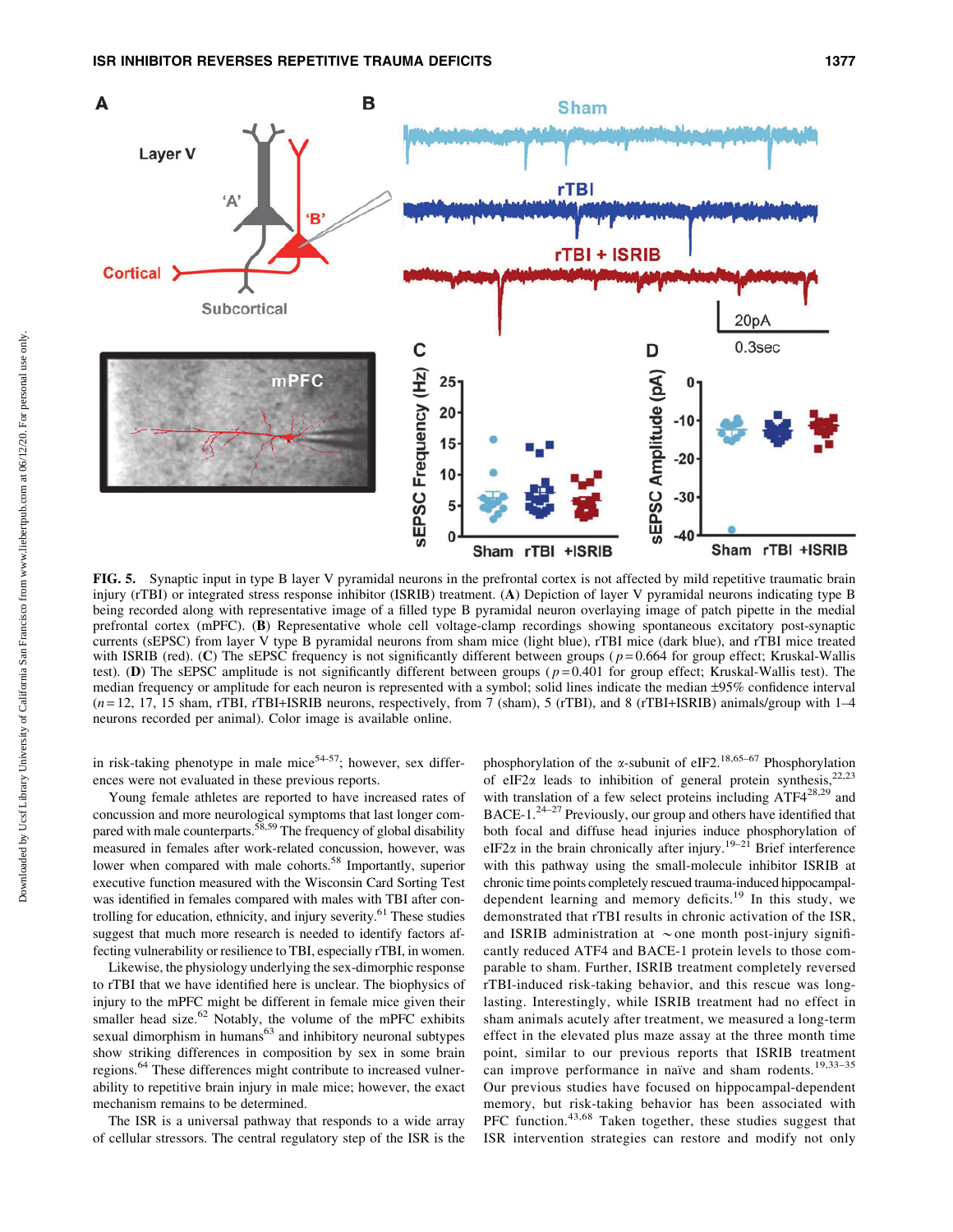cognitive, but also behavioral changes controlled by diverse brain regions.

The mPFC integrates complex sensory information and modulates behavioral response $69$ ; as such, deficits in mPFC function have been linked to cognitive and behavioral dysfunction, including risktaking behavior. $43,68$  Here, we demonstrated that an increase in the frequency of excitatory synaptic input specifically occurs in the type A layer V pyramidal neuron subtype at chronic time points after mild rTBI, associated with risk-taking behavior. This is the first study to examine mPFC function after rTBI, and only one other study has evaluated synaptic input in the mPFC after a single moderate TBI. Smith and associates<sup>70</sup> identified a prominent increase in the frequency of spontaneous and miniature excitatory post-synaptic currents and a decrease in the amplitude of inhibitory input in layer 2/3 pyramidal neurons  $\sim$  one week after a single lateral fluid percussion injury that was associated with deficits in working memory. In contrast, layer V neurons did not show changes in synaptic input, and risk-taking behavior was not evaluated. The discrepancy between our studies could be because of several factors, including a different (and not repetitive) model of injury, the more subacute rather than chronic timing of their studies, and/or in particular, the fact that they did not specifically evaluate layer V neuronal subtypes.

Subtype-specific vulnerability of type A or subcortically projecting L5 pyramidal neurons has been identified in other animal models with behavioral deficits, including models of autism,<sup>71</sup> suggesting that changes in synaptic input to these neurons might also directly affect mPFC-mediated behaviors after TBI. Properties of synaptic input to type A neurons in the mPFC have been hypothesized to be specifically responsive to focal strong input in the dendritic tree, ultimately providing a salient signal to subcortical structures.<sup>41</sup> Thus, altered synaptic properties in type A neurons after repetitive injury might be responsible for lack of appreciation of danger or risk in the animal.

Not only did we identify subtype-specific vulnerability in layer V after TBI, we notably found that this synaptic hyperexcitability could be rescued by a single injection of ISRIB at one month after injury. ISRIB has been found to exert activity-dependent changes in synaptic function including blocking metabotropic glutamate receptor-mediated long-term depression in the ventral tegmental area (VTA) in vitro<sup>72</sup> and enhancing cocaine-induced long-term potentiation in the VTA after in vivo injection.<sup>73</sup> In addition, ISRIB application in vitro has rescued TBI-induced deficits in LTP in the hippocampus.<sup>19</sup> Here, we expand the range of ISRIB treatment effects to include not only activity-dependent synaptic regulation, but also a rescue of cell-specific vulnerability in synaptic hyperexcitability. These intriguing findings suggest that cell-specific vulnerability, a common feature in neurodegenerative disease and now identified in rTBI, might be specifically addressed with inhibiting cellular stress.

## Conclusion

We demonstrated that rTBI leads to a sex-dependent increase in long-lasting risk-taking behavior in male mice associated with synaptic hyperexcitability specifically in type A L5 pyramidal neurons of the mPFC. For the first time, we identified that inhibition of the integrated stress response with ISRIB rescues a mPFCdependent behavioral deficit and the associated cell-specific vulnerability. Overall, these results suggest that the ISR pathway may represent a key target in maladaptive circuit and cognitive functions after injury.

#### Acknowledgments

This work was supported by National Institutes of Health NIA grants R01AG056770 (SR), the generous support of the Roger's family to SR and PW, the Weill Innovation Award to SR and PW, Calico Life Sciences to PW, and ''Programa de Apoyo a Centros con Financiamiento Basal AFB 170004'' to SB at Fundacion Ciencia & Vida. PW is an Investigator of the Howard Hughes Medical Institute. KK was supported by an NRSA post-doctoral fellowship from the NIA F32AG054126. EF is supported by the National Institute for General Medicine (NIGMS) Initiative for Maximizing Student Development (R25GM056847) and the National Science Foundation (NSF) Graduate Fellowship Program. AN is supported by the National Center for Advanced Translational Sciences at NIH (UCSF-CTSI Grant Number TL1 TR001871) and the NIH/NINDS (K08NS114170).

### Author Disclosure Statement

P.W. is an inventor on U.S. Patent 9708247 held by the Regents of the University of California that describes ISRIB and its analogs. Rights to the invention have been licensed by UCSF to Calico. For the remaining authors, no competing financial interests exist.

## Supplementary Material

| Supplementary Figure S1 |
|-------------------------|
| Supplementary Figure S2 |
| Supplementary Figure S3 |
| Supplementary Table S1  |
| Supplementary Table S2  |
| Supplementary Table S3  |
| Supplementary Table S4  |
| Supplementary Table S5  |
| Supplementary Table S6  |

#### References

- 1. Smith, D.H., Johnson, V.E., and Stewart, W. (2013). Chronic neuropathologies of single and repetitive TBI: substrates of dementia? Nat. Rev. Neurol. 9, 211–221.
- 2. DeKosky, S.T., Ikonomovic, M.D., and Gandy, S. (2010). Traumatic brain injury—football, warfare, and long-term effects. N. Engl. J. Med. 363, 1293–1296.
- 3. Engberg, A.W., and Teasdale, T.W. (2004). Psychosocial outcome following traumatic brain injury in adults: a long-term populationbased follow-up. Brain Inj. 18, 533–545.
- 4. Sullivan, P., Petitti, D., and Barbaccia, J. (1987). Head trauma and age of onset of dementia of the Alzheimer type. JAMA 257, 2289– 2290.
- 5. Nelson, L.D., Temkin, N.R., Dikmen, S., Barber, J., Giacino, J.T., Yuh, E., Levin, H.S., McCrea, M.A., Stein, M.B., Mukherjee, P., Okonkwo, D.O., Diaz-Arrastia, R., Manley, G.T., and the, TRACK-TBI Investigators, Adeoye, O., Badjatia, N., Boase, K., Bodien, Y., Bullock, M.R., Chesnut, R., Corrigan, J.D., Crawford, K., MIS, Duhaime, A.C., Ellenbogen, R., Feeser, V.R., Ferguson, A., Foreman, B., Gardner, R., Gaudette, E., Gonzalez, L., Gopinath, S., Gullapalli, R., Hemphill, J.C., Hotz, G., Jain, S., Korley, F., Kramer, J., Kreitzer, N., Lindsell, C., Machamer, J., Madden, C., Martin, A., McAllister, T., Merchant, R., Noel, F., Palacios, E., Perl, D., Puccio, A., Rabinowitz, M., Robertson, C.S., Rosand, J., Sander, A., Satris, G., Schnyer, D., Seabury, S., Sherer, M., Taylor, S., Toga, A., Valadka, A., Vassar, M.J., Vespa, P., Wang, K., Yue, J.K., and Zafonte, R. (2019). Recovery after mild traumatic brain injury in patients presenting to US Level I trauma centers: a transforming research and clinical knowledge in traumatic brain injury (TRACK-TBI) study. JAMA Neurol. E-pub ahead of print.
- 6. Lasry, O., Liu, E.Y., Powell, G.A., Ruel-Laliberte, J., Marcoux, J., and Buckeridge, D.L. (2017). Epidemiology of recurrent traumatic brain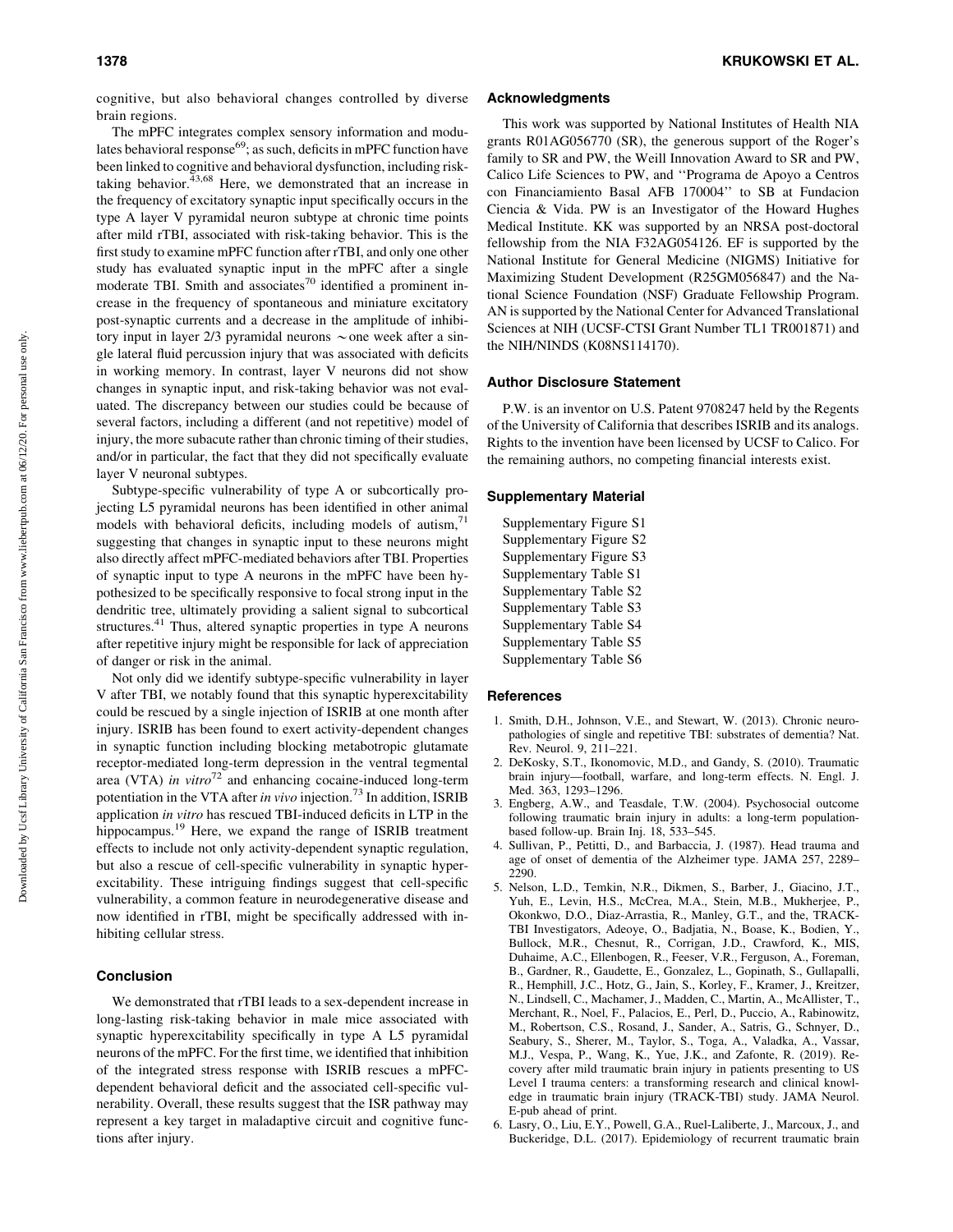## ISR INHIBITOR REVERSES REPETITIVE TRAUMA DEFICITS 1379

injury in the general population: a systematic review. Neurology 89, 2198–2209.

- 7. Belanger, H.G., Spiegel, E., and Vanderploeg, R.D. (2010). Neuropsychological performance following a history of multiple selfreported concussions: a meta-analysis. J. Int. Neuropsychol. Soc. 16, 262–267.
- 8. Geddes, J.F., Vowles, G.H., Nicoll, J.A., and Revesz, T. (1999). Neuronal cytoskeletal changes are an early consequence of repetitive head injury. Acta Neuropathol. 98, 171–178.
- 9. Manley, G., Gardner, A.J., Schneider, K.J., Guskiewicz, K.M., Bailes, J., Cantu, R.C., Castellani, R.J., Turner, M., Jordan, B.D., Randolph, C., Dvorak, J., Hayden, K.A., Tator, C.H., McCrory, P., and Iverson, G.L. (2017). A systematic review of potential long-term effects of sport-related concussion. Br. J. Sports Med. 51, 969–977.
- 10. McAllister, T., and McCrea, M. (2017). Long-term cognitive and neuropsychiatric consequences of repetitive concussion and headimpact exposure. J. Athl. Train. 52, 309–317.
- 11. Castile, L., Collins, C.L., McIlvain, N.M., and Comstock, R.D. (2012). The epidemiology of new versus recurrent sports concussions among high school athletes, 2005-2010. Br. J. Sports Med. 46, 603–610.
- 12. McKee, A.C., Cantu, R.C., Nowinski, C.J., Hedley-Whyte, E.T., Gavett, B.E., Budson, A.E., Santini, V.E., Lee, H.S., Kubilus, C.A., and Stern, R.A. (2009). Chronic traumatic encephalopathy in athletes: progressive tauopathy after repetitive head injury. J. Neuropathol. Exp. Neurol. 68, 709–735.
- 13. Stern, R.A., Daneshvar, D.H., Baugh, C.M., Seichepine, D.R., Montenigro, P.H., Riley, D.O., Fritts, N.G., Stamm, J.M., Robbins, C.A., McHale, L., Simkin, I., Stein, T.D., Alvarez, V.E., Goldstein, L.E., Budson, A.E., Kowall, N.W., Nowinski, C.J., Cantu, R.C., and McKee, A.C. (2013). Clinical presentation of chronic traumatic encephalopathy. Neurology 81, 1122–1129.
- 14. Mez, J., Daneshvar, D.H., Kiernan, P.T., Abdolmohammadi, B., Alvarez, V.E., Huber, B.R., Alosco, M.L., Solomon, T.M., Nowinski, C.J., McHale, L., Cormier, K.A., Kubilus, C.A., Martin, B.M., Murphy, L., Baugh, C.M., Montenigro, P.H., Chaisson, C.E., Tripodis, Y., Kowall, N.W., Weuve, J., McClean, M.D., Cantu, R.C., Goldstein, L.E., Katz, D.I., Stern, R.A., Stein, T.D., and McKee, A.C. (2017). Clinicopathological evaluation of chronic traumatic encephalopathy in players of American football. JAMA 318, 360–370.
- 15. Juengst, S.B., Kumar, R.G., Arenth, P.M., and Wagner, A.K. (2014). Exploratory associations with tumor necrosis factor-alpha, disinhibition and suicidal endorsement after traumatic brain injury. Brain Behav. Immun. 41, 134–143.
- 16. Polinder, S., Cnossen, M.C., Real, R.G.L., Covic, A., Gorbunova, A., Voormolen, D.C., Master, C.L., Haagsma, J.A., Diaz-Arrastia, R., and von Steinbuechel, N. (2018). A multidimensional approach to postconcussion symptoms in mild traumatic brain injury. Front. Neurol. 9, 1113.
- 17. Tellier, A., Marshall, S.C., Wilson, K.G., Smith, A., Perugini, M., and Stiell, I.G. (2009). The heterogeneity of mild traumatic brain injury: Where do we stand? Brain Inj. 23, 879–887.
- 18. Donnelly, N., Gorman, A.M., Gupta, S., and Samali, A. (2013). The eIF2alpha kinases: their structures and functions. Cell Mol. Life Sci. 70, 3493–3511.
- 19. Chou, A., Krukowski, K., Jopson, T., Zhu, P.J., Costa-Mattioli, M., Walter, P., and Rosi, S. (2017). Inhibition of the integrated stress response reverses cognitive deficits after traumatic brain injury. Proc. Natl. Acad. Sci. U. S. A. 114, E6420–E6426.
- 20. Dash, P.K., Hylin, M.J., Hood, K.N., Orsi, S.A., Zhao, J., Redell, J.B., Tsvetkov, A.S., and Moore, A.N. (2015). Inhibition of eukaryotic initiation factor 2 alpha phosphatase reduces tissue damage and improves learning and memory after experimental traumatic brain injury. J. Neurotrauma 32, 1608–1620.
- 21. Rubovitch, V., Barak, S., Rachmany, L., Goldstein, R.B., Zilberstein, Y., and Pick, C.G. (2015). The neuroprotective effect of salubrinal in a mouse model of traumatic brain injury. Neuromolecular Med. 17, 58–70.
- 22. Hinnebusch, A.G., Ivanov, I.P., and Sonenberg, N. (2016). Translational control by 5'-untranslated regions of eukaryotic mRNAs. Science 352, 1413–1416.
- 23. Sonenberg, N., and Hinnebusch, A.G. (2009). Regulation of translation initiation in eukaryotes: mechanisms and biological targets. Cell 136, 731–745.
- 24. De Pietri Tonelli, D., Mihailovich, M., Di Cesare, A., Codazzi, F., Grohovaz, F., and Zacchetti, D. (2004). Translational regulation of

BACE-1 expression in neuronal and non-neuronal cells. Nucleic Acids Res. 32, 1808–1817.

- 25. Lammich, S., Schobel, S., Zimmer, A.K., Lichtenthaler, S.F., and Haass, C. (2004). Expression of the Alzheimer protease BACE1 is suppressed via its 5'-untranslated region. EMBO Rep. 5, 620–625.
- 26. Mihailovich, M., Thermann, R., Grohovaz, F., Hentze, M.W., and Zacchetti, D. (2007). Complex translational regulation of BACE1 involves upstream AUGs and stimulatory elements within the 5' untranslated region. Nucleic Acids Res. 35, 2975–2985.
- 27. O'Connor, T., Sadleir, K.R., Maus, E., Velliquette, R.A., Zhao, J., Cole, S.L., Eimer, W.A., Hitt, B., Bembinster, L.A., Lammich, S., Lichtenthaler, S.F., Hebert, S.S., De Strooper, B., Haass, C., Bennett, D.A., and Vassar, R. (2008). Phosphorylation of the translation initiation factor eIF2alpha increases BACE1 levels and promotes amyloidogenesis. Neuron 60, 988–1009.
- 28. Chen, A., Muzzio, I.A., Malleret, G., Bartsch, D., Verbitsky, M., Pavlidis, P., Yonan, A.L., Vronskaya, S., Grody, M.B., Cepeda, I., Gilliam, T.C., and Kandel, E.R. (2003). Inducible enhancement of memory storage and synaptic plasticity in transgenic mice expressing an inhibitor of ATF4 (CREB-2) and C/EBP proteins. Neuron 39, 655–669.
- 29. Pasini, S., Corona, C., Liu, J., Greene, L.A., and Shelanski, M.L. (2015). Specific downregulation of hippocampal ATF4 reveals a necessary role in synaptic plasticity and memory. Cell Rep. 11, 183– 191.
- 30. Costa-Mattioli, M., Gobert, D., Stern, E., Gamache, K., Colina, R., Cuello, C., Sossin, W., Kaufman, R., Pelletier, J., Rosenblum, K., Krnjevic, K., Lacaille, J.C., Nader, K., and Sonenberg, N. (2007). eIF2alpha phosphorylation bidirectionally regulates the switch from short- to long-term synaptic plasticity and memory. Cell 129, 195– 206.
- 31. Batista, G., Johnson, J.L., Dominguez, E., Costa-Mattioli, M., and Pena, J.L. (2016). Translational control of auditory imprinting and structural plasticity by eIF2alpha. Elife 5.
- 32. Jiang, Z., Belforte, J.E., Lu, Y., Yabe, Y., Pickel, J., Smith, C.B., Je, H.S., Lu, B., and Nakazawa, K. (2010). eIF2alpha Phosphorylationdependent translation in CA1 pyramidal cells impairs hippocampal memory consolidation without affecting general translation. J. Neurosci. 30, 2582–2594.
- 33. Sidrauski, C., Acosta-Alvear, D., Khoutorsky, A., Vedantham, P., Hearn, B.R., Li, H., Gamache, K., Gallagher, C.M., Ang, K.K., Wilson, C., Okreglak, V., Ashkenazi, A., Hann, B., Nader, K., Arkin, M.R., Renslo, A.R., Sonenberg, N., and Walter, P. (2013). Pharmacological brake-release of mRNA translation enhances cognitive memory. Elife 2, e00498.
- 34. Sidrauski, C., McGeachy, A.M., Ingolia, N.T., and Walter, P. (2015). The small molecule ISRIB reverses the effects of eIF2alpha phosphorylation on translation and stress granule assembly. Elife 4.
- 35. Sidrauski, C., Tsai, J.C., Kampmann, M., Hearn, B.R., Vedantham, P., Jaishankar, P., Sokabe, M., Mendez, A.S., Newton, B.W., Tang, E.L., Verschueren, E., Johnson, J.R., Krogan, N.J., Fraser, C.S., Weissman, J.S., Renslo, A.R., and Walter, P. (2015). Pharmacological dimerization and activation of the exchange factor eIF2B antagonizes the integrated stress response. Elife 4, e07314.
- 36. Nolan, A., Hennessy, E., Krukowski, K., Guglielmetti, C., Chaumeil, M.M., Sohal, V.S,. and Rosi, S. (2018). Repeated mild head injury leads to wide-ranging deficits in higher-order cognitive functions associated with the prefrontal cortex. J. Neurotrauma 35, 2425–2434.
- 37. Krukowski, K., Chou, A., Feng, X., Tiret, B., Paladini, M.S., Riparip, L.K., Chaumeil, M.M., Lemere, C., and Rosi, S. (2018). Traumatic brain injury in aged mice induces chronic microglia activation, synapse loss, and complement-dependent memory deficits. Int. J. Mol. Sci. 19.
- 38. Namjoshi, D.R., Cheng, W.H., McInnes, K.A., Martens, K.M., Carr, M., Wilkinson, A., Fan, J., Robert, J., Hayat, A., Cripton, P.A., and Wellington, C.L. (2014). Merging pathology with biomechanics using CHIMERA (Closed-Head Impact Model of Engineered Rotational Acceleration): a novel, surgery-free model of traumatic brain injury. Mol. Neurodegener. 9, 55.
- 39. Namjoshi, D.R., Cheng, W.H., Bashir, A., Wilkinson, A., Stukas, S., Martens, K.M., Whyte, T., Abebe, Z.A., McInnes, K.A., Cripton, P.A., and Wellington, C.L. (2017). Defining the biomechanical and biological threshold of murine mild traumatic brain injury using CHI-MERA (Closed Head Impact Model of Engineered Rotational Acceleration). Exp. Neurol. 292, 80–91.